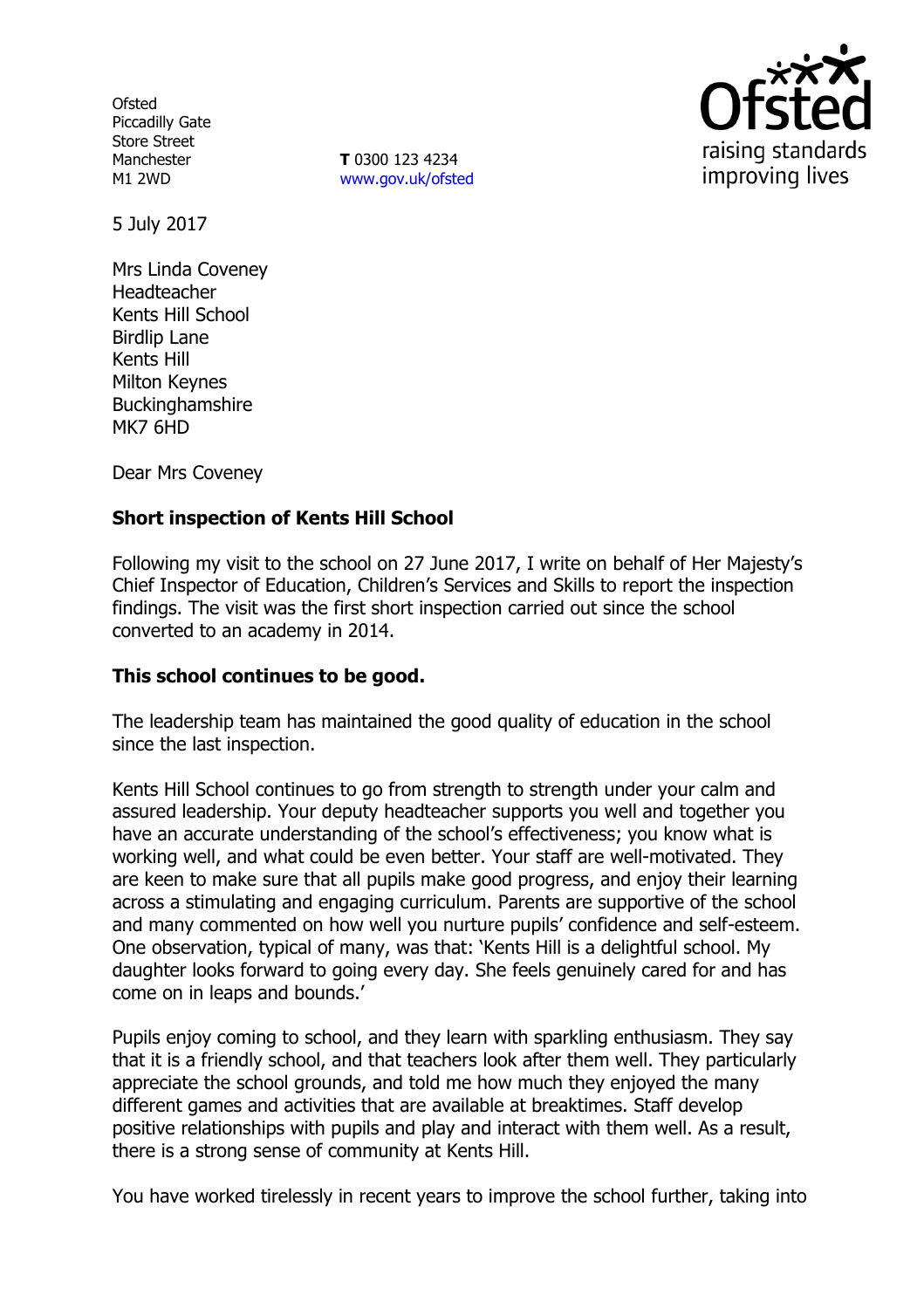

account the areas for improvement identified in the previous inspection. You have used your accurate evaluations of teaching to develop staff's expertise well and as a result have enhanced the quality of pupils' learning effectively. Middle leaders have clearly defined roles and they fulfil their responsibilities to a good standard. The school continues to improve under your leadership.

Current pupils, including those who are disadvantaged, are making good progress. Most children in the early years are well prepared for Year 1. The majority of pupils achieve well in phonics. In key stage 1, a high proportion are making consistently strong progress in reading, writing and mathematics. Leaders are aware, however, that more needs to be done to be sure a greater proportion of pupils, particularly those who are most able, achieve the higher standards in writing and mathematics of which they are capable.

## **Safeguarding is effective.**

You and your team provide a strong culture for keeping children safe at Kents Hill. You systematically record safeguarding information and ensure records are detailed and accurate. All the required checks are made when employing staff, and leaders are appropriately trained in safer recruitment. The single central record of employment checks on staff meets statutory requirements.

All staff receive relevant up-to-date safeguarding information; recently, for example, on well-organised training about female genital mutilation and the 'Prevent' duty. You ensure that other adults not employed by the school, such as cleaners and lunchtime servers, understand what to do and who to speak to if they have any concerns about a pupil. As a result, all staff know what to do to keep children safe.

Pupils learn about e-safety. You recently participated in a national initiative about how to be safe online. Older pupils shared their growing knowledge, and knew the danger of sharing their names and pictures on the internet.

# **Inspection findings**

- During the inspection, we focused on how leaders ensure that children get off to a good start with their learning in the early years. We also scrutinised how effectively leaders check that the most able pupils, including those who are disadvantaged, achieve well in mathematics and writing. In addition, we evaluated the quality of support provided to pupils who have special educational needs and/or disabilities. Lastly, we looked closely at how well leaders prepare pupils for life in modern Britain.
- You ensure that pupils develop their emerging skills well in the early years. The setting is bright, vibrant and exciting, and children participate in their learning with vigour and enthusiasm. Children were keen to share their writing with me, having constructed a string of effective sentences about a farmer feeding his animals. They showed confidence and gusto, and were rightly proud of what they had learned.
- You check carefully that additional adults in the early years support pupils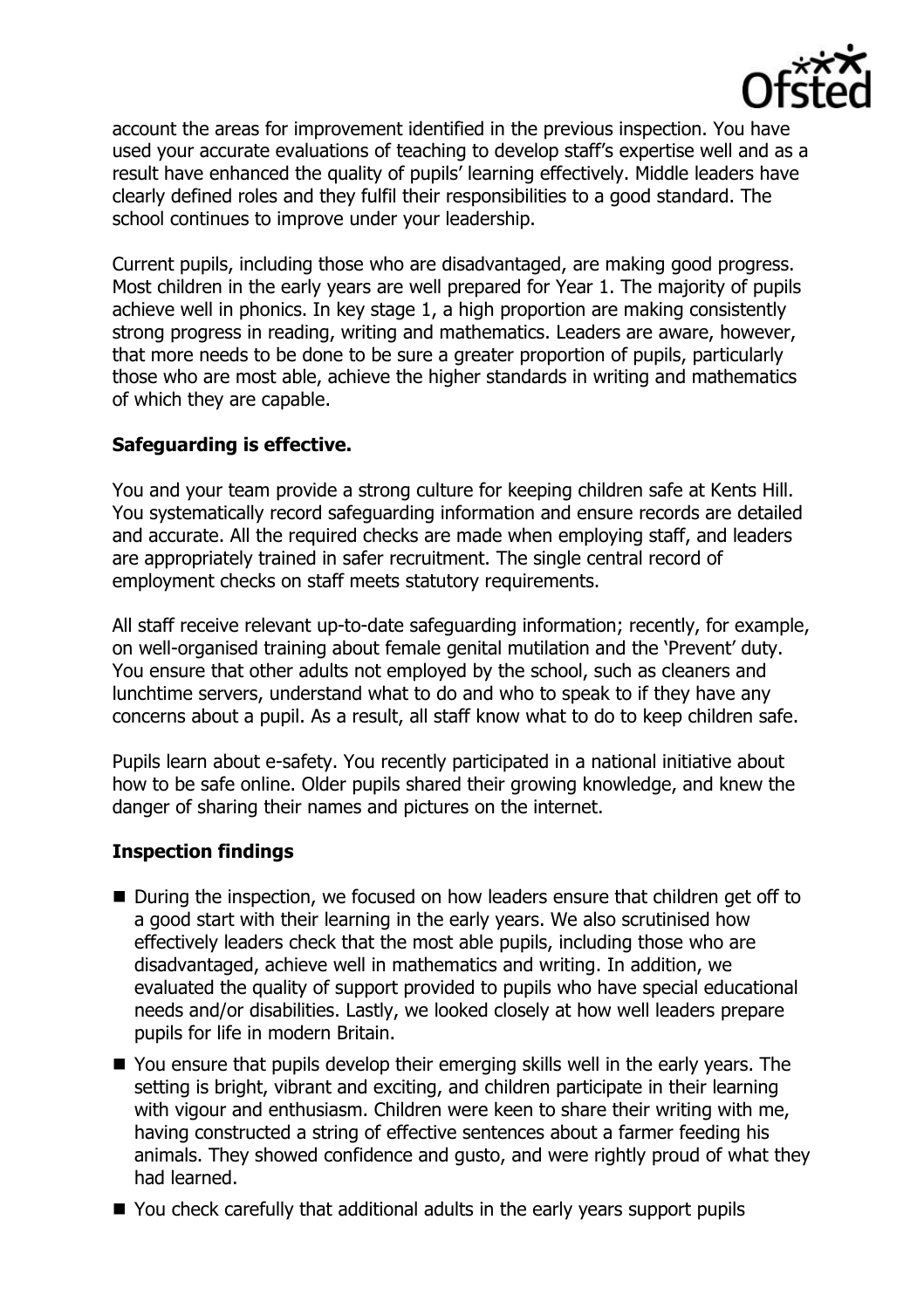

effectively and enhance good-quality teaching. For example, by using clear, accurate explanations and posing questions carefully to strengthen children's ability to double numbers. Children respond well to this strong support and learn well as a result.

- You have introduced a range of successful initiatives to develop pupils' writing skills. You ensure that pupils read a range of texts and authors, and learn effectively the key characteristics of good writing. In mathematics, based on their starting points, strong teaching helps pupils' confidence and ability to grapple with work that is challenging. In a Year 2 lesson, pupils made good progress tackling an investigation that required them to work through a sequence of addition sums systematically. However, teaching does not consistently generate the accelerated progress which pupils, particularly the most able, are capable of achieving. Leaders are aware of this, but more needs to be achieved to secure the highest outcomes for some pupils.
- Your special educational needs coordinator has strong, relevant professional knowledge. She uses this effectively to ensure that class teaching is adapted as needed for pupils who have special educational needs and/or disabilities. She works well with other external care professionals and thoughtfully incorporates their advice to meet the needs of individual pupils. As a result, these pupils receive the tailored support they need to make good progress from their starting points.
- You have provided good-quality training for staff to improve outcomes for pupils who have special educational needs and/or disabilities. High-quality speech and language training has strengthened staff's skills to help certain pupils learn more effectively in class. Consequently, the needs of these pupils are met well and they make good progress from their starting points.
- You make sure that pupils develop a good understanding and respect for different faiths and religions. Pupils enthused about their learning of the Jewish observation of Shabbat, and shared their secure knowledge of this important religious observance.
- You enable pupils to learn effectively about British values, such as democracy. When standing for election as school councillors, for instance, pupils prepared speeches so that others could decide who to vote for. Pupils know that the school council is their opportunity to talk to staff about their ideas to improve the school. This contributes well to pupils' growing understanding of British values and, consequently, their preparation for life in modern Britain.

# **Next steps for the school**

Leaders and those responsible for governance should ensure that:

A greater proportion of pupils, particularly those who are most able, achieve the highest standards, particularly in writing and mathematics.

I am copying this letter to the chair of the governing body, the regional schools commissioner and the director of children's services for Milton Keynes. This letter